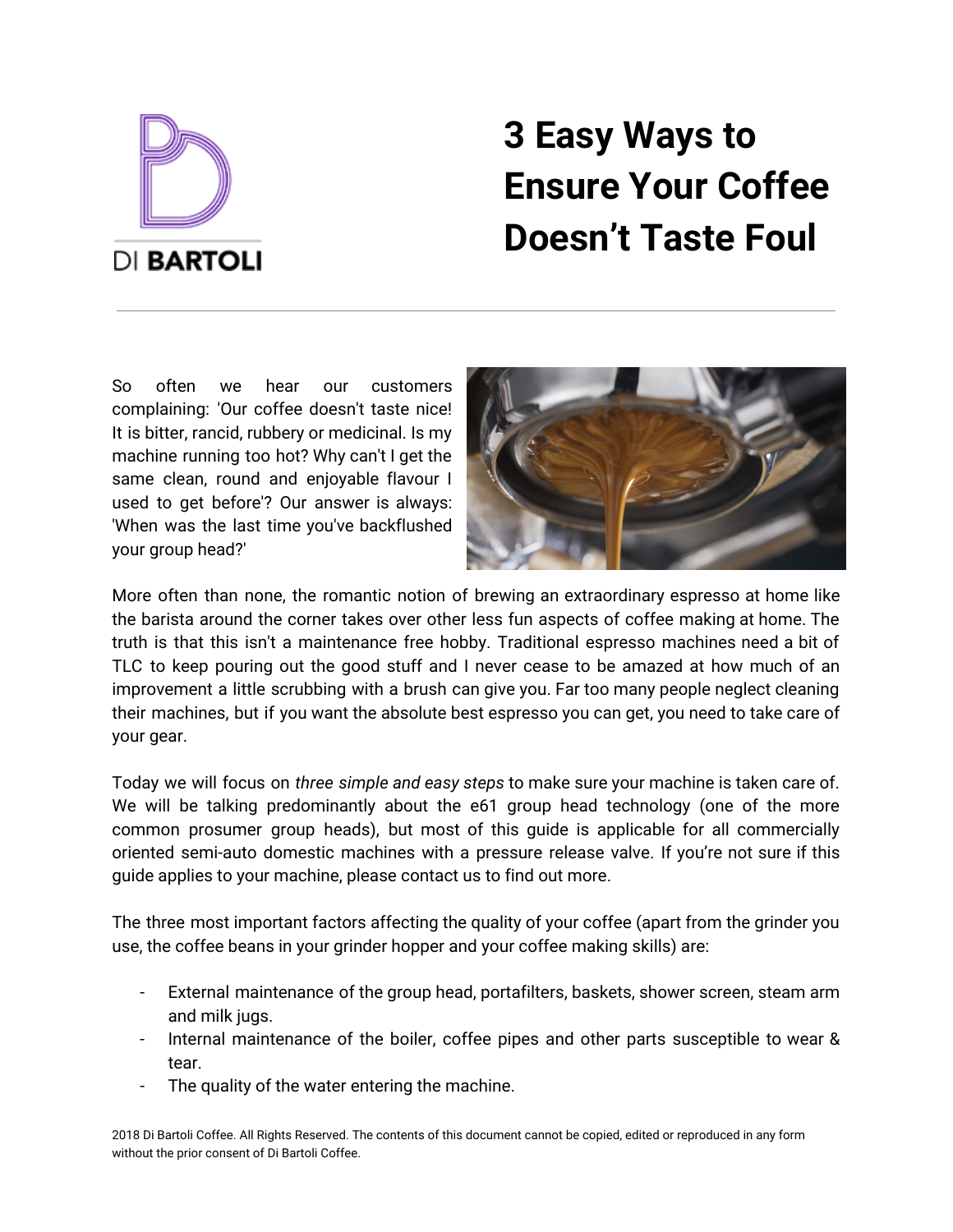## **External Maintenance**

Any machine with a release pressure valve will direct all the built up pressure into the drip tray, which will result in a fast increase of what we call "coffee gunk" in and around the grouphead and dispersion screen. After a few weeks, it can get pretty nasty, even if you backflush regularly. You will need to clean and maintain the grouphead and dispersion screen not to end up with the coffee gunk in your cup.

#### **You Will Need**

- 2x Microfibre cloths
- Coffee Tool
- Milk Steamer Solution
- Blind Filter
- Clean Machine Cleaning Powder

#### **Daily Maintenance**

- 1. Clean the steam wand: wrap a damp cloth around the steam arm to soften any milk residue. Once softened, clean the residue off. Turn on the steam to ensure the steam nozzle holes are clear; if not, clean them out with the *Coffee Tool* poking bit. If there is a particularly stubborn build up of milk scale on the steam wand, use *Milk Steamer Solution* to dissolve the build up and gently wipe away with a damp cloth.
- 2. Clean the handle: remove the handles, empty the grounds, flush hot water through the filters and wipe with a clean cloth
- 3. Backflush the group head with water: remove the filter basket from the handle, insert the blind filter, lock the handle with the blind filter in place, press the coffee button (or pull the lever handle up) and let it run for five seconds. Repeat the above process for a total of five times.
- 4. Clean the milk jug(s): ensure that all milk jugs are thoroughly cleaned. The best way to maintain milk jugs is to clean them as soon as possible after use. If there is a build up of milk scale on the inside of the jug, soak with 20mL of *Milk [Steamer](https://dibartoli.com.au/milk-steamer-solution-250ml/) Solution* and hot water for one hour, then rinse and gently wipe out
- 5. Clean the surface: remove the drip tray, empty it, rinse and dry with a clean cloth. Replace the filter basket in the handle. Wipe all surfaces with a clean damp cloth and then with a dry cloth.

#### **Weekly Maintenace**

- 1. Use the Coffee Tool brush to scrub out the coffee residue from the inside of the group head.
- 2. **Whilst the machine is switched off** and group head is cool, using a damp cloth gently wipe the shower screen inside of the group head.

#### **Monthly Maintenance**

1. Repeat steps 1-2 from Daily Maintenace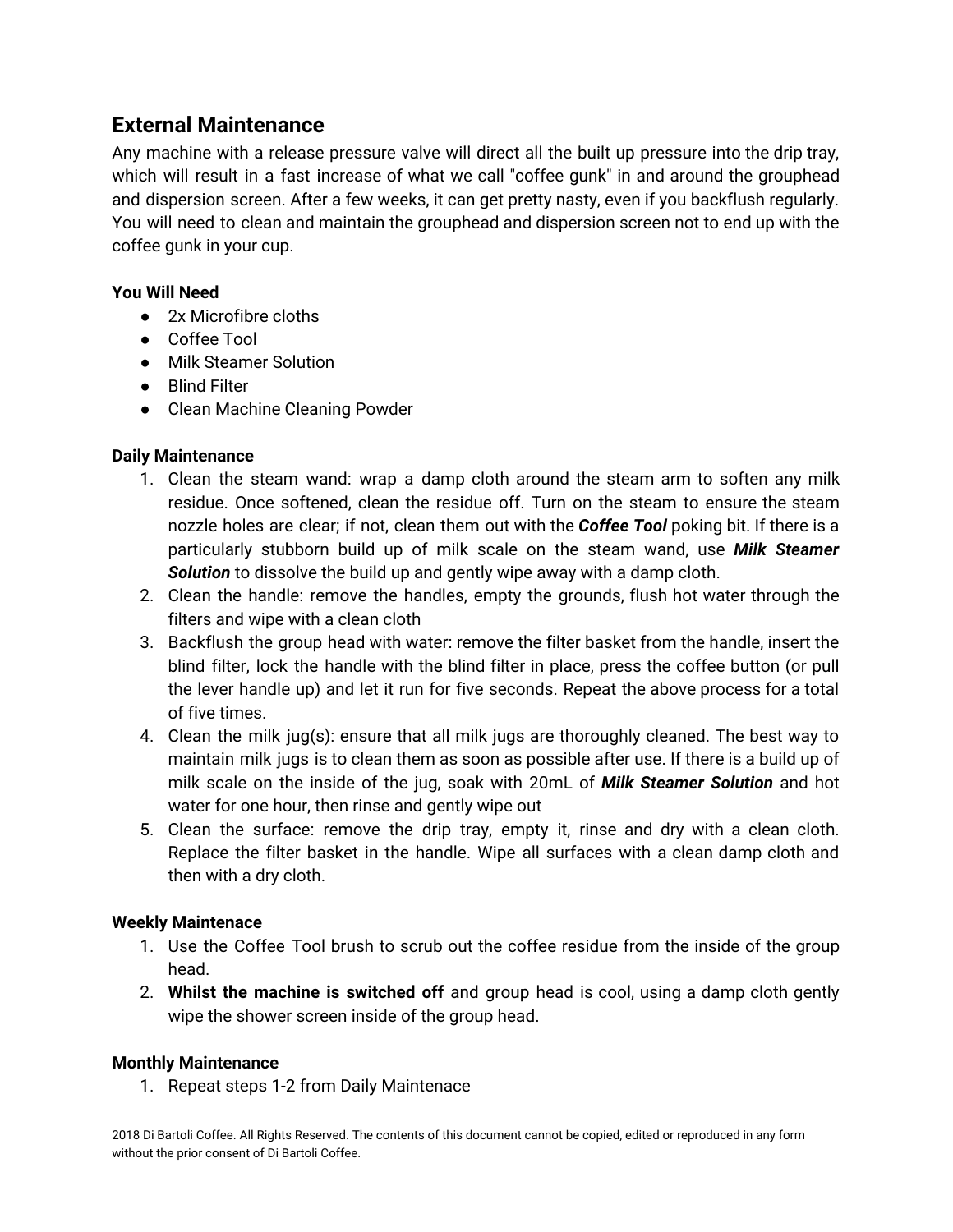- 2. Place a quarter of a teaspoon of backflush powder into the blind filter and dissolve it with a little bit of hot water.
- 3. Press the coffee button (or pull the lever up) as if you were trying to extract an espresso and let it run for five seconds. Press button/pull lever down and let suds soak for five seconds. Repeat five times.
- 4. Remove blind filter from the handle, soak all your handles and baskets in a container with hot water and backflush powder for at least one hour to clean the coffee oils away. (One teaspoon to 500ml of water approximately - ensuring the filters, baskets and metal handle surfaces are covered).
- 5. Replace the blind filter in the handle repeat step 3 with clean water to flush detergent residue from the machine.
- 6. Before making your next coffee for yourself, use the machine to make an espresso shot that you will not consume. This is to help season the group head (and an opportunity to adjust the grinder so that your extraction is optimal)

#### **Quarterly Mainteance**

- 1. Remove the shower screen of your group head (for traditional groupheads, unscrew the screw that holds in the shower screen. For E61 groupheads, using a flathead screwdriver gently lever the shower screen out).
- 2. Soak your shower screen in a solution of hot water and a quarter teaspoon of cleaning powder to remove all the residual build up of oil on the inner section of the screen. Soak for at least one hour.
- 3. While the shower screen is soaking, use your Coffee Tool brush to scrub deeper inside the group head.
- 4. Reassemble the shower screen into your group head.

## **Internal Maintenance**

It is important to keep a regular regime of general service to your machine. We recommend general service **every 18 months**, more frequent if you are a heavy entertainer or do not use filtered water at home. If you haven't purchased it from Di Bartoli or you live outside Sydney, contact us to find out where is your nearest certified technician.

While in service, your machine will undergo a thorough check to ensure that it is cleaned, descaled, any worn out parts replaced and tested for pressure and temperature stability. *[Click](https://dibartoli.com.au/service-centre/) here to find out more about our [services](https://dibartoli.com.au/service-centre/)*. In certain cases where the customer lives in a remote area far away from any technician, or if they are unable to transport the machine to the workshop, we will provide you with a DIY kit and some guidance on how to perform a light servicing yourself at home. *Contact us for DIY service advice.*

## **Use Filtered Water**